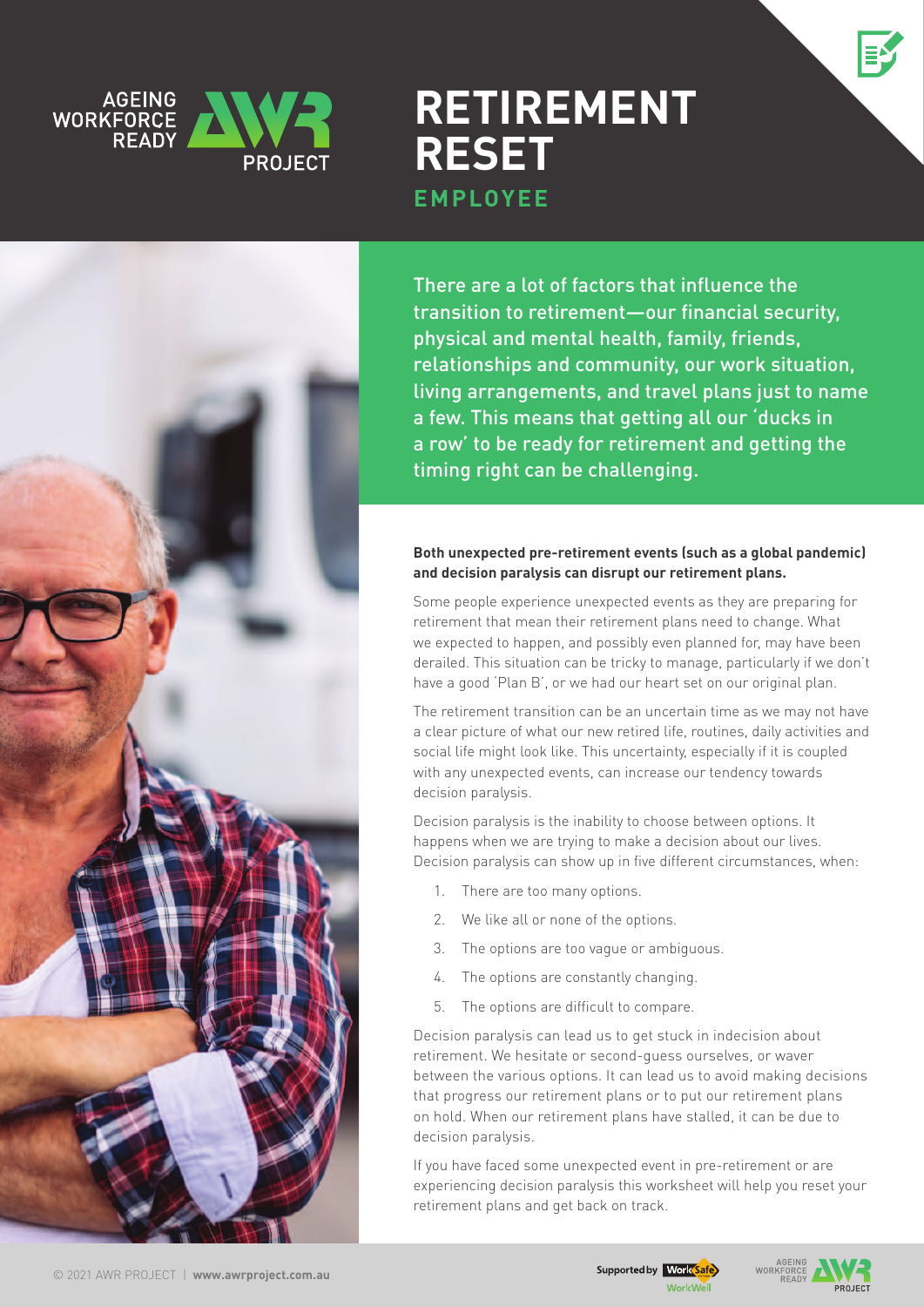### **REFLECT: What's happened?**

What has happened in your life that is leading to the need to reset your retirement plans?

Are you thinking about retiring earlier or later than originally planned?

Write your reflections here

#### **Identify where your retirement plans have gone off track**

If something has upended your plans, how has this affected you?

- • How has it affected your friends, family and work colleagues?
- Are you having difficulty deciding what to do?
- • Are you experiencing decision-paralysis? If yes, how are you coping with this?
- • Are you **fighting** (e.g. objecting to the only option you can choose)?
- • Are you **fleeing** (e.g. avoiding the choices that are available to you and inexplicably picking a random third option for no good reason)?
- • Or are you **freezing** (e.g. stuck in indecision)?

moral failing. It's about which propels you to freak out when your buttons are pushed. Carla Naumburg

Write your reflections here



AGEING<br>WORKFORCE

**DROIECT**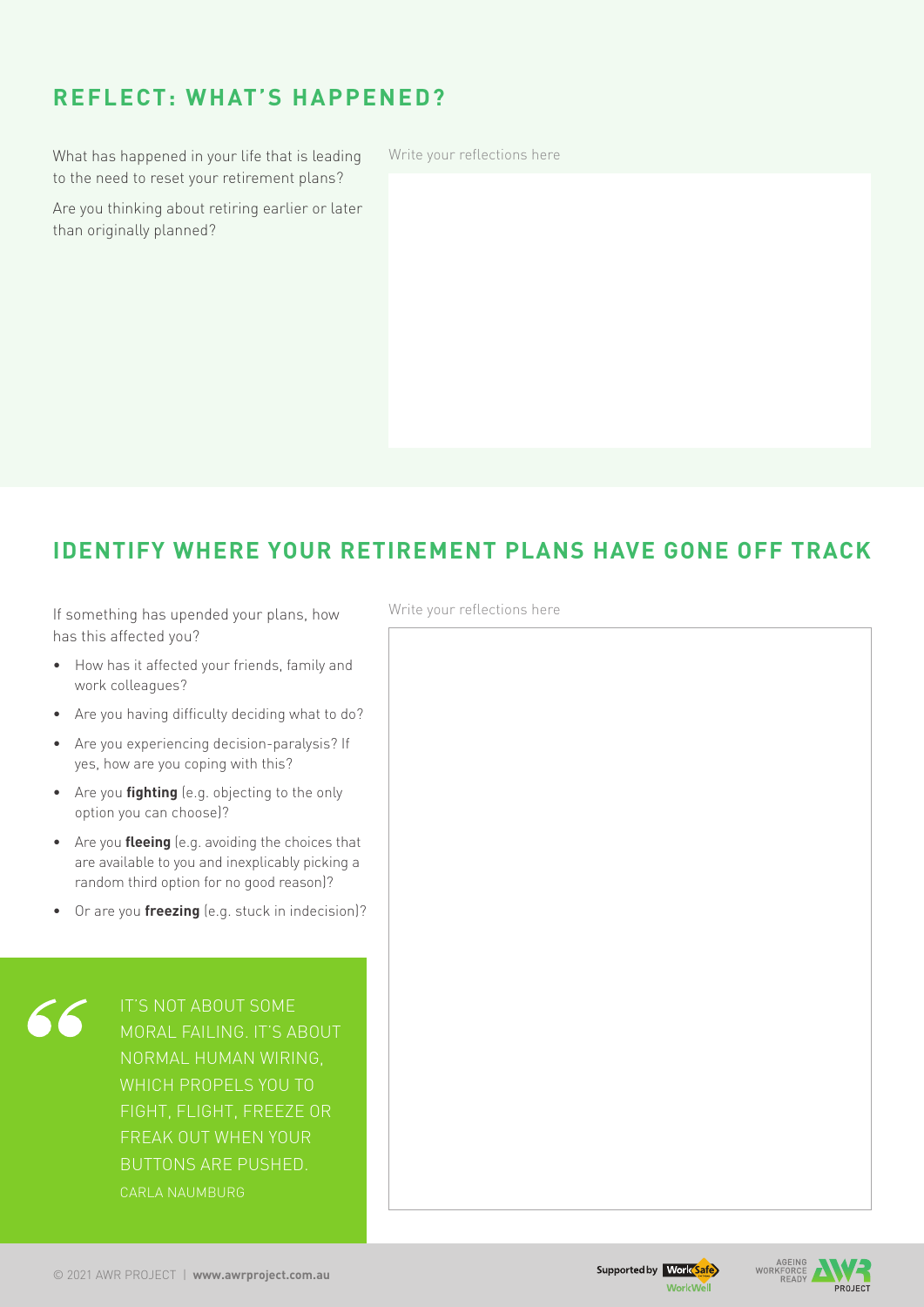#### **Take stock: How ready are you for retirement?**

#### **How has your experience of unexpected events in pre-retirement or decision paralysis affected how ready you are for retirement?**

First, reflect on the following questions. Then ask a trusted other person for their perspective. Is it different to yours?

Are you worried about missing work?

How important is your job to your sense of life satisfaction?

What aspects of your working life will you miss and how will you replace them?

WHERE IS YOUR SENSE OF IDENTITY and purpose?

How many non-work activities do you have that give you a sense of purpose?

How busy are you now, and how busy do you want to be?

WHAT ABOUT YOUR FRIENDS AND FAMILY?

If you have a significant other, what are his/ her thoughts about retirement?

How do you think your retirement will affect your relationship with family and friends?

WHAT WILL RETIREMENT BE LIKE for you?

How do you imagine your life will be once you stop working?

What are your goals for retirement and how are you working towards them?

### **Some helpful resources**

| Improve your self-care:                      | 5 Self-Care Practices For Every Area of Your Life (verywellmind.com)                                   |  |
|----------------------------------------------|--------------------------------------------------------------------------------------------------------|--|
| Reach out and talk it through:               | Beyond Blue 1800 512 348; Lifeline 13 11 14                                                            |  |
| <b>Find a professional:</b>                  | Find a professional - Beyond Blue                                                                      |  |
| Read a book:                                 | Finding joy in retirement (by Glass & Kennedy); Retirement by Design (by Abbott)                       |  |
| Get support for your relationships & family: | Relationships Australia 1300 364 277 www.relationships.org.au                                          |  |
| <b>For financial assistance:</b>             | National Debt Helpline www.ndh.org.au<br>Money smart www.moneysmart.gov.au<br>Your Superannuation Fund |  |

Write your reflections here